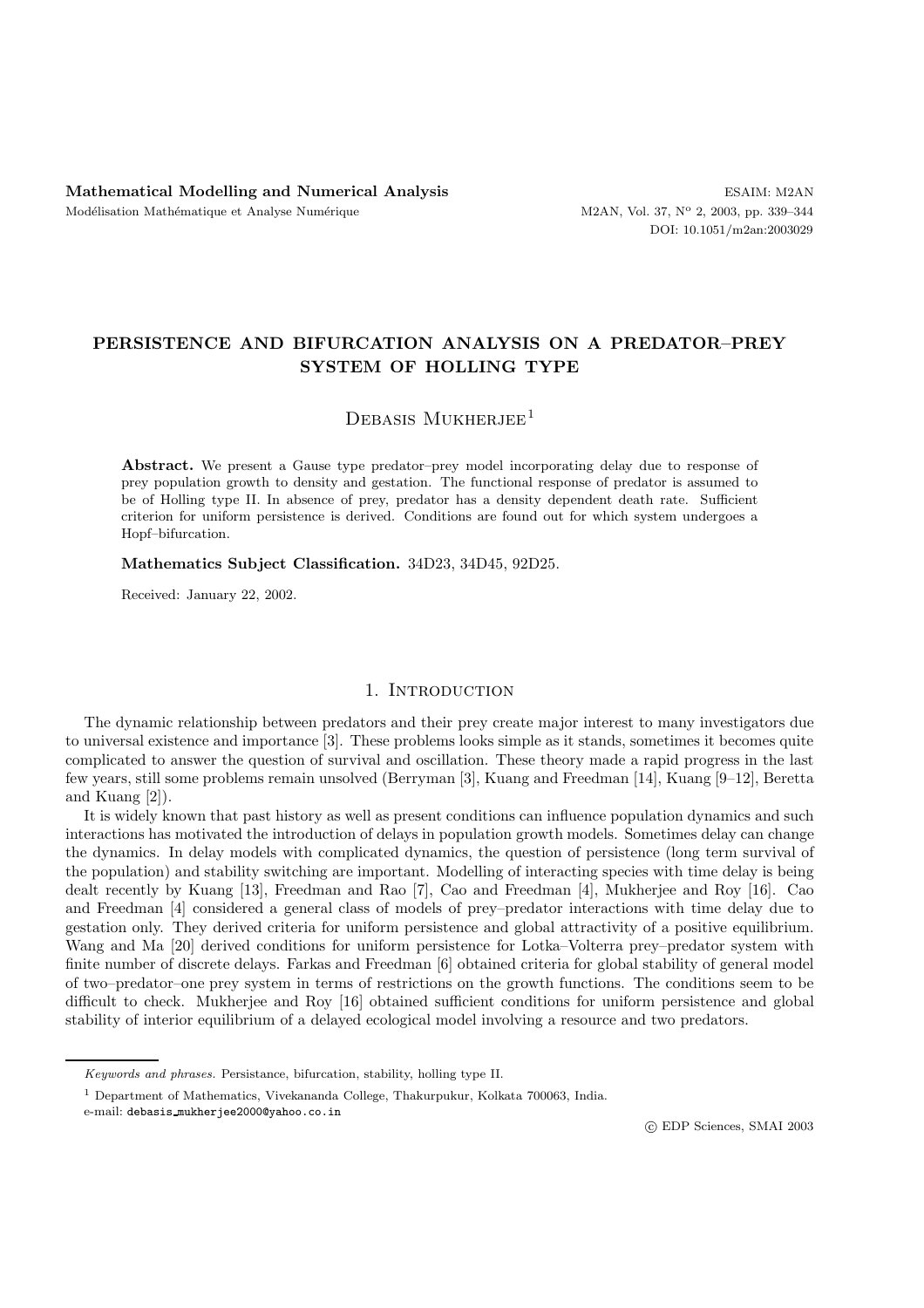In general it has been found that incorporating time delays is a destabilizing process, and that increasing the lag could cause a stable equilibrium to become unstable and/or cause populations to oscillate (see May [15], Taylor and Sokal [18], Veilleux [19], Adams *et al.* [1]).

In this paper we are interested to study the effect of delays on prey–predator system with Holling type II functional response. This type of situation is investigated by Dale *et al.* [5]. In [5], Dale *et al.* studied the predatory behaviour of Wolves (*Canis lupus*) in Gates of Arctic National Park and Preserve in the Central Brookes Range of Alaska, a wilderness area inside the Arctic Circle. Wolves prey primarily on Caribou (*Rangifer tarandas*), although they will also take Dall sheep (*Ovics dalli*) and moose (Alces alces). Dale and coworkers estimated the functional response of wolves to caribou abundance, which varies substantially, by four wolf packs for a period of 30 days in the winter of 1990 and counting the number of kills per wolf are the number of caribou available on each day. When the number of kills per wolf per day was plotted against the estimated number of caribou per km2, the data fit the Holling type II functional response curve. For details see Ricklefs and Miller [17]. We utilize two types of delays in our model. One for the growth equation of prey and another for gestation. We address two questions in this paper (1) under what conditions the populations will survive in long run (ii) it is already known that single delay in the growth equation of prey lead oscillation, will this behaviour will be reflected for two delay terms also?

The paper is organized as follows. In Section 2, we present our model and discuss the boundedness of solutions and uniform persistence. Bifurcation analysis is given in Section 3. A brief discussion concludes in Section 4.

## 2. THE MODEL

We consider the response of prey population growth to density is time–delayed, that is, when effect of density dependence reflects the density of population  $\tau_1$  time units in the past. Another time delay  $\tau_2$  is taken for gestation. The model is described by the following:

$$
\frac{dx}{dt} = x(t) \left[ 1 - \frac{x(t - \tau_1)}{k} - \frac{y}{1 + x} \right]
$$

$$
\frac{dy}{dt} = y(t) \left[ -d + \frac{hx(t - \tau_2)}{1 + x(t - \tau_2)} - fy \right]
$$
(1)

with initial conditions

$$
x(t) = x_0(t) \ge 0
$$
,  $t \in [-\tau, 0]$ ,  $\tau = \max(\tau_1, \tau_2)$ ,  $y(0) = y_0 \ge 0$ .

 $x_0 : [-\tau, 0] \to [0, \infty)$  is assumed to be continuous function.

Hence x represents the density of the prey and y that of predator.  $k$  denotes the carrying capacity of environment.  $d$  is the death rate of predator,  $f$  is the intraspecific competition coefficient of the predator,  $h$  is the conversion of biomass constant. All the parameters in system (1) are positive.

The following result shows that solutions of system (1) are bounded.

**Theorem 1.** *Suppose*  $hk > d$ . *Then solutions of (1) are uniformly bounded.* 

*Proof.* From the first equation in (1), we have

$$
\lim_{t \to \infty} \sup x(t) \le k e^{\tau_1} = k_1 \text{ (say)}.
$$

Again from the second equation in (1), we have

$$
\frac{\mathrm{d}y}{\mathrm{d}t} \le y(t)[-d+hk_1-fy].
$$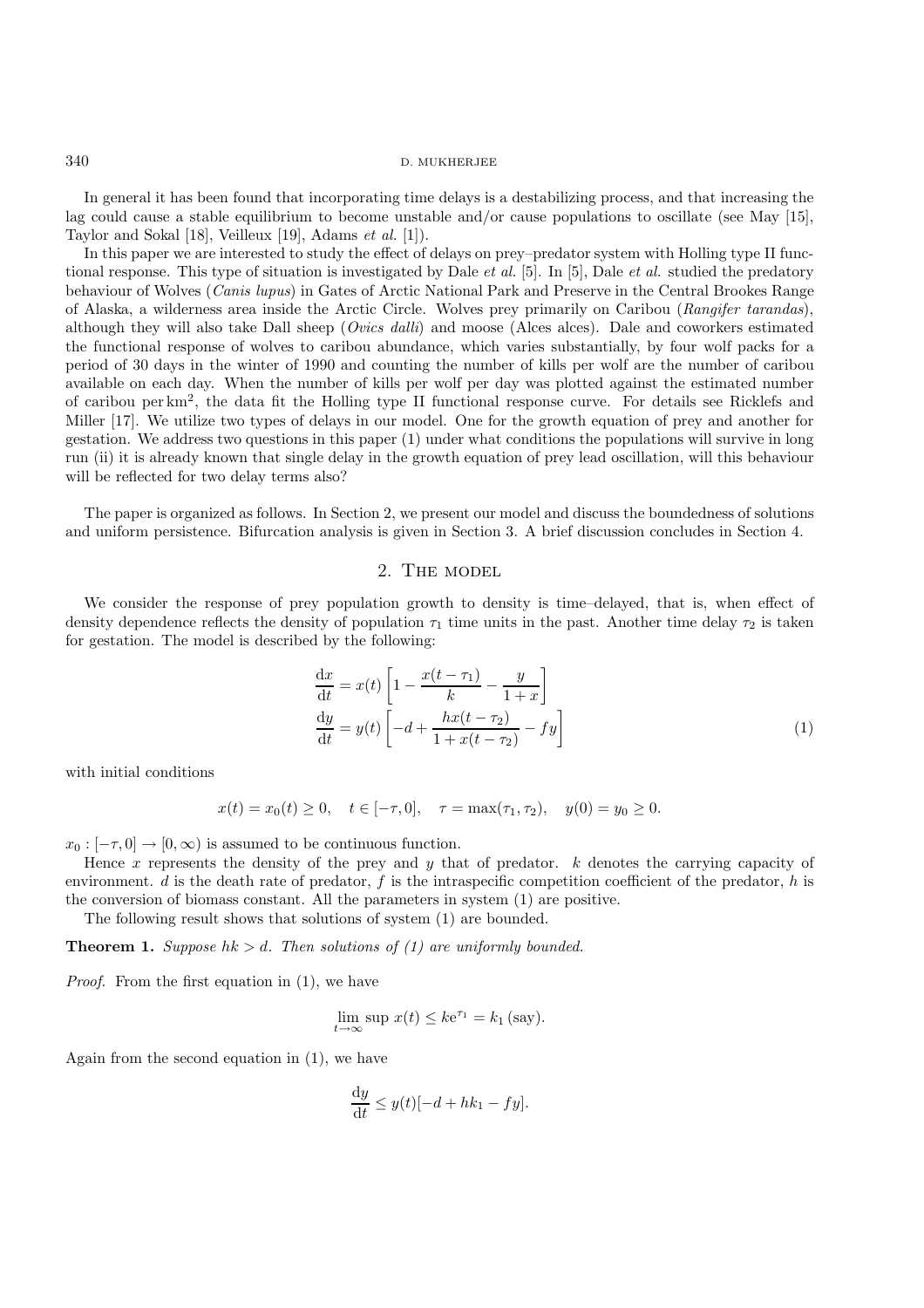Applying the same arguments as before, we have

$$
\lim_{t \to \infty} \sup y(t) \le \frac{hk_1 - d}{f}.
$$

This completes the proof.  $\square$ 

Our next theorem shows that system (1) is uniformly persistent.

**Theorem 2.** Let  $\frac{hk}{1+k} > d$ . Then system (1) is uniformly persistent.

In order to prove Theorem 2, we require uniform persistence theory for infinite dimensional systems from [8]. Let X be a complete metric space. Suppose that  $X^{\circ}$  is open, dense in X and  $X^{\circ} \cup X_{\circ} = X, X_{\circ} \cap X^{\circ} = \phi$ . Assume that  $T(x)$  is a  $C^{\circ}$  semigroup on X satisfying

$$
T(t) : X^{\circ} \to X^{\circ}
$$
  
\n
$$
T(t) : X_{\circ} \to X_{\circ}.
$$
  
\n
$$
(*)
$$

Let  $T_b(t) = T(t)|_{X_0}$  and let  $A_b$  be the global attractor for  $T_b(t)$ .

**Lemma 1.** *Suppose that*  $T(t)$  *satisfies*  $(*)$  *and we have the following:* 

- (i) *there is a*  $t_0 > 0$  *such that*  $T(t)$  *is compact for*  $t > t_0$ ;
- (ii)  $T(t)$  *is point dissipative in* X;
- (iii)  $A_{\rm b} = \bigcup_{x \in A_{\rm b}}$  *is isolated and has an acyclic covering*  $\overline{M}$  *where*

$$
\overline{M} = \{M_1, M_2, \ldots, M_n\}
$$

(iv)  $W^{s}(M_i) \cap X^{\circ} = \phi$  *for*  $i = 1, 2, ..., n$ *.* 

*Then*  $X_o$  *is a uniform repellor with respect to*  $X^\circ$ *, i.e., there is an*  $\epsilon > 0$  *such that for any*  $x \in X^\circ$ ,  $\lim_{t \to \infty} \inf d(T(t)x)$ ,  $(X_{\circ}) \geq \in$ *, where d is the distance of*  $T(t)x$  *from*  $X_{\circ}$ *.* 

We are now able to state the Proof of Theorem 2.

*Proof of Theorem 2.* The condition in Theorem 2 implies that  $hk > d$  and hence by Theorem 1 it follows that  $T(t)$  is point dissipative. We know that  $E_0(0,0)$  and  $E_1(k,0)$  are the only boundary equilibria of system (1). The origin is clearly unstable. We linearize around  $E_1$  and obtain the characteristic equation.

$$
\left(\lambda - \frac{hk}{1+k} + d\right) \left(\lambda + e^{\lambda \tau_1}\right) = 0.
$$

The eigenvalues of  $\lambda + e^{\lambda \tau_1} = 0$  all have negative real parts. There is a unique positive eigenvalue  $\lambda = \frac{hk}{1 + k} - d$ . Thus the stable set of  $E_1$  does not intersect the positive cone.  $E_0$  and  $E_1$  are isolated invariant sets on the boundary. Since  $E_0$  is unstable,  $\overline{A}_b$  is just the union of the two steady states. Taking  $M_i$  to be these steady states, there are no cycles on the boundary. Therefore, the result follows by Lemma 1.  $\Box$ 

**Theorem 3.** *If*  $\frac{hk}{1+k} < d$  *then*  $E_1$  *is locally asymptotically stable.* 

*Proof.* Proof is obvious. □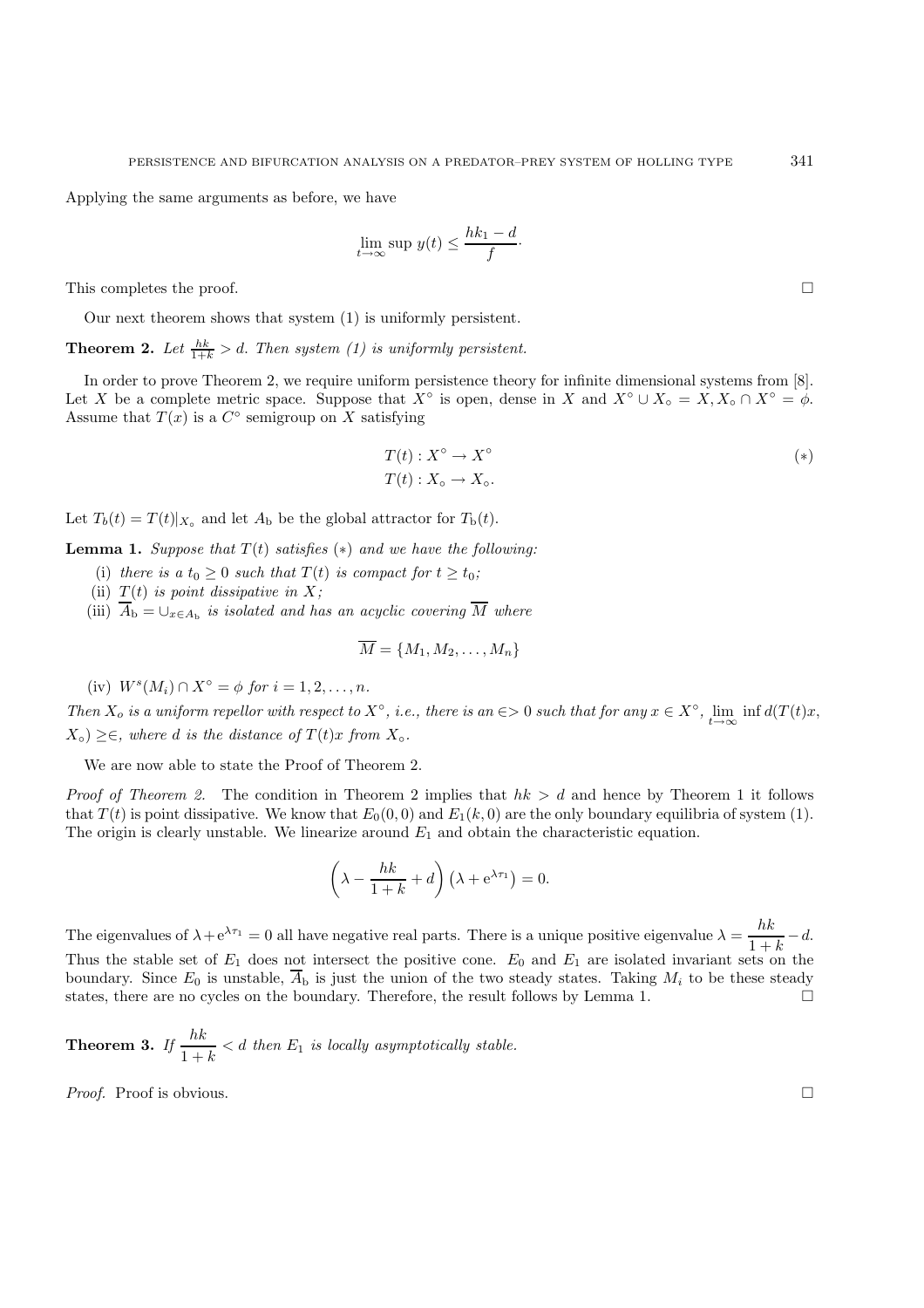#### 342 D. MUKHERJEE

## 3. Bifurcation analysis

In this section we derive criteria for Hopf–bifurcation. An interior rest point  $E^* = (x^*, y^*)$  is determined by the following equations:

$$
1 - \frac{x^*}{k} - \frac{y^*}{1 + x^*} = 0,
$$
  

$$
-d + \frac{hx^*}{1 + x^*} - fy^* = 0.
$$

The above two equations yield

$$
fx^{*3} - f(k-2)x^{*2} - (2fk - f - hk + dh)x^* - k(f + d) = 0.
$$
\n(2)

Clearly equation (2) has one positive root which lies between 0 and k, if  $\frac{hk}{1+k} > d$ . We linearize system (1) around  $E^*$  when  $\tau_1 = \tau_2 = \tau$  and obtain the characteristic equation

$$
\lambda^2 + a_1 \lambda + a_2 \lambda e^{-\lambda \tau} + a_3 + a_4 e^{-\lambda \tau} = 0
$$
\n(3)

where

$$
a_1 = y^* \left( f - \frac{x^*}{(1+x^*)^2} \right),
$$
  
\n
$$
a_2 = \frac{x^*}{k},
$$
  
\n
$$
a_3 = -\frac{fy^{*2}x^*}{(1+x^*)^2},
$$
  
\n
$$
a_4 = x^*y^* \left[ \frac{h}{(1+x^*)^3} + \frac{f}{k} \right].
$$
\n(3a)

Suppose  $\lambda = i\sigma, \sigma > 0$  is a root of (3) for some  $\tau$ .

Assume  $a_3 + a_4 \neq 0$ .

This assumption implies that  $\sigma \neq 0$ . We have

$$
a_3 - \sigma^2 + a_2 \sigma \sin \sigma \tau + a_4 \cos \sigma \tau = 0,\tag{4}
$$

$$
a_1\sigma + a_2\sigma\cos\sigma\tau - a_4\sin\sigma\tau = 0.
$$
\n(5)

Thus

$$
(\sigma^2 - a_3)^2 + a_1^2 \sigma^2 = a_2^2 \sigma^2 + a_4^2.
$$
 (6)

Hence

$$
\sigma^4 + \left(a_1^2 - a_2^2 - 2a_3\right)\sigma^2 + a_3^2 - a_4^2 = 0.
$$
\n(7)

Its roots are:

$$
\sigma_{\pm}^{2} = \frac{1}{2} \left\{ \left( a_{2}^{2} + 2a_{3} - a_{1}^{2} \right) \pm \sqrt{\left( a_{2}^{2} + 2a_{3} - a_{1}^{2} \right)^{2} - 4 \left( a_{3}^{2} - a_{4}^{2} \right)} \right\}.
$$

If  $a_3^2 \le a_4^2$ , then there is only one imaginary solution  $\lambda = i\sigma_+$ ,  $\sigma_+ > 0$ . If  $a_3^2 > a_4^2$ , there are two imaginary solutions  $\lambda_{\pm} = i\sigma_{\pm}$  with  $\sigma_{+} > \sigma_{-} > 0$ , provided that the following are true:

(i)  $a_2^2 + 2a_3 - a_1^2 > 0$  and (ii)  $(a_2^2 + 2a_3 - a_1^2)^2 > 4(a_3^2 - a_4^2)$  and no such solutions otherwise.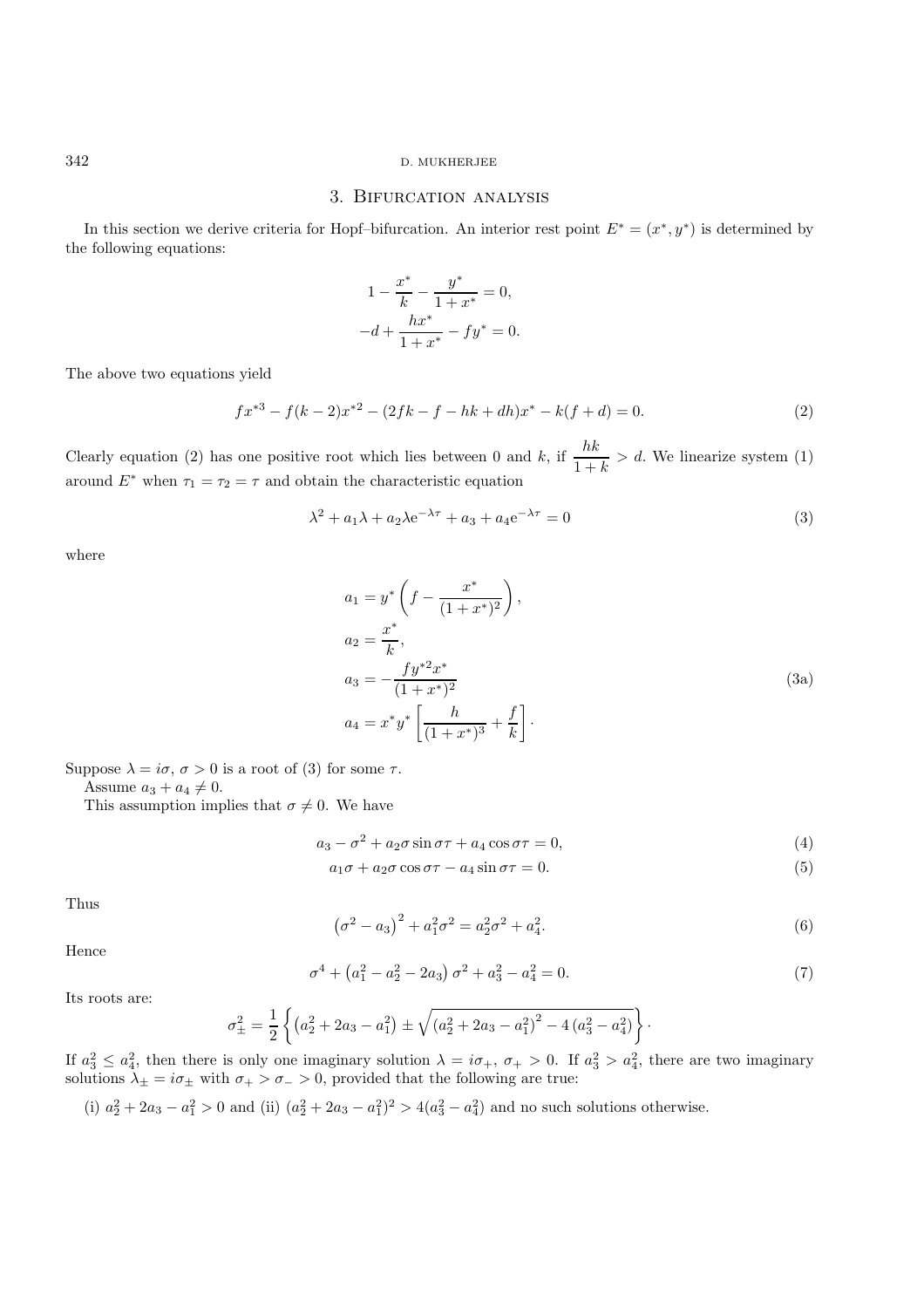Now,

$$
\begin{split} \text{sign}\left\{\frac{\mathrm{d}(\text{Re}\lambda)}{\mathrm{d}\tau}\right\}_{\lambda=i\sigma} &= \text{sign}\left\{\text{Re}\left(\frac{\mathrm{d}\lambda}{\mathrm{d}\tau}\right)^{-1}\right\}_{\lambda=i\sigma} \\ &= \text{sign}\left\{\text{Re}\left[\frac{-(2\lambda+a_1)}{\lambda(\lambda^2+a_1\lambda+a_3)}\right]_{\lambda=i\sigma} + \text{Re}\left[\frac{a_2}{\lambda(a_2\lambda+a_4)}\right]_{\lambda=i\sigma}\right\} \\ &= \text{sign}\left\{\frac{a_1^2-2(a_3-\sigma^2)}{(a_3-\sigma^2)^2+a_1^2\sigma^2}-\frac{a_2^2}{a_4^2+a_2^2\sigma^2}\right\} \\ &= \text{sign}\left\{a_1^2-2a_3-a_2^2+2\sigma^2\right\}. \end{split}
$$

By inserting the expression for  $\sigma_{\pm}^2$ , it is seen that the sign is positive for  $\sigma_{+}^2$  and negative for  $\sigma_{-}^2$ . In the case of  $a_3^2 < a_4^2$ , only one imaginary roof exists,  $\lambda = i\sigma_+$ ; therefore, the only crossing of the imaginary axis is from left to right as  $\tau$  increases and stability of the positive equilibrium can only be lost and not regained. In the case of  $a_3^2 > a_4^2$ , crossing from left to right with increasing  $\tau$  occurs whenever  $\tau$  assumes a value corresponding to  $\sigma_+$  and crossing from right to left occurs for values of  $\tau$  corresponding to  $\sigma_-$ . From equations (4) and (5), we obtain the following two sets of values of  $\tau$  for which there are imaginary roots:

$$
\tau_{n,1} = \frac{\theta_1}{\sigma_+} + \frac{2n\pi}{\sigma_+} \tag{8}
$$

where  $0 \leq \theta_1 < 2\pi$  and

$$
\cos \theta_1 = \frac{a_1 a_2 \sigma_+^2 + a_4 (a_3 - \sigma_+^2)}{\sigma_+^2 a_2^2 + a_4^2},\tag{9}
$$

$$
\sin \theta_1 = \frac{a_4 a_1 \sigma_+ - a_2 \sigma_+ (a_3 - \sigma_+^2)}{a_2^2 \sigma_+^2 + a_4^2} \tag{10}
$$

and

$$
\tau_{n,2} = \frac{\theta_2}{\sigma_-} + \frac{2n\pi}{\sigma_-} \tag{11}
$$

where  $0 \le \theta_2 < 2\pi$  and

$$
\cos \theta_2 = \frac{a_1 a_2 \sigma_-^2 + a_3 (a_3 - \sigma_-^2) a_4}{a_2^2 \sigma_-^2 + a_4^2},\tag{12}
$$

$$
\sin \theta_2 = \frac{a_4 a_1 \sigma_- - a_2 \sigma_- (a_3 - \sigma_-^2)}{a_2^2 \sigma_-^2 + a_4^2} \tag{13}
$$

where  $n = 0, 1, 2, ...$ 

In the case that  $a_3^2 < a_4^2$ , only  $\tau_{0,1}$  need be considered, since if  $E^*$  is asymptotically stable for  $\tau = 0$ , then it remains asymptotically stable until  $\tau_{0,1}$  and it is unstable thereafter. At the value of  $\tau = \tau_{0,1}$ , (3) has pure imaginary roots,  $\pm \sigma_+$ . In the case that  $a_3^2 > a_4^2$ , if  $E^*$  is table for  $\tau = 0$ , then it must follow that  $\tau_{0,1} < \tau_{0,2}$ , since multiplicity of roots with positive real parts cannot become negative. We note that

$$
\tau_{n+1,1} - \tau_{n,1} = \frac{2\pi}{\sigma_+} < \frac{2\pi}{\sigma_-} = \tau_{n+1,2} - \tau_{n,2}.
$$

Therefore, there can be only a finite number of switches between stability and instability.

Thus we have the following theorem.